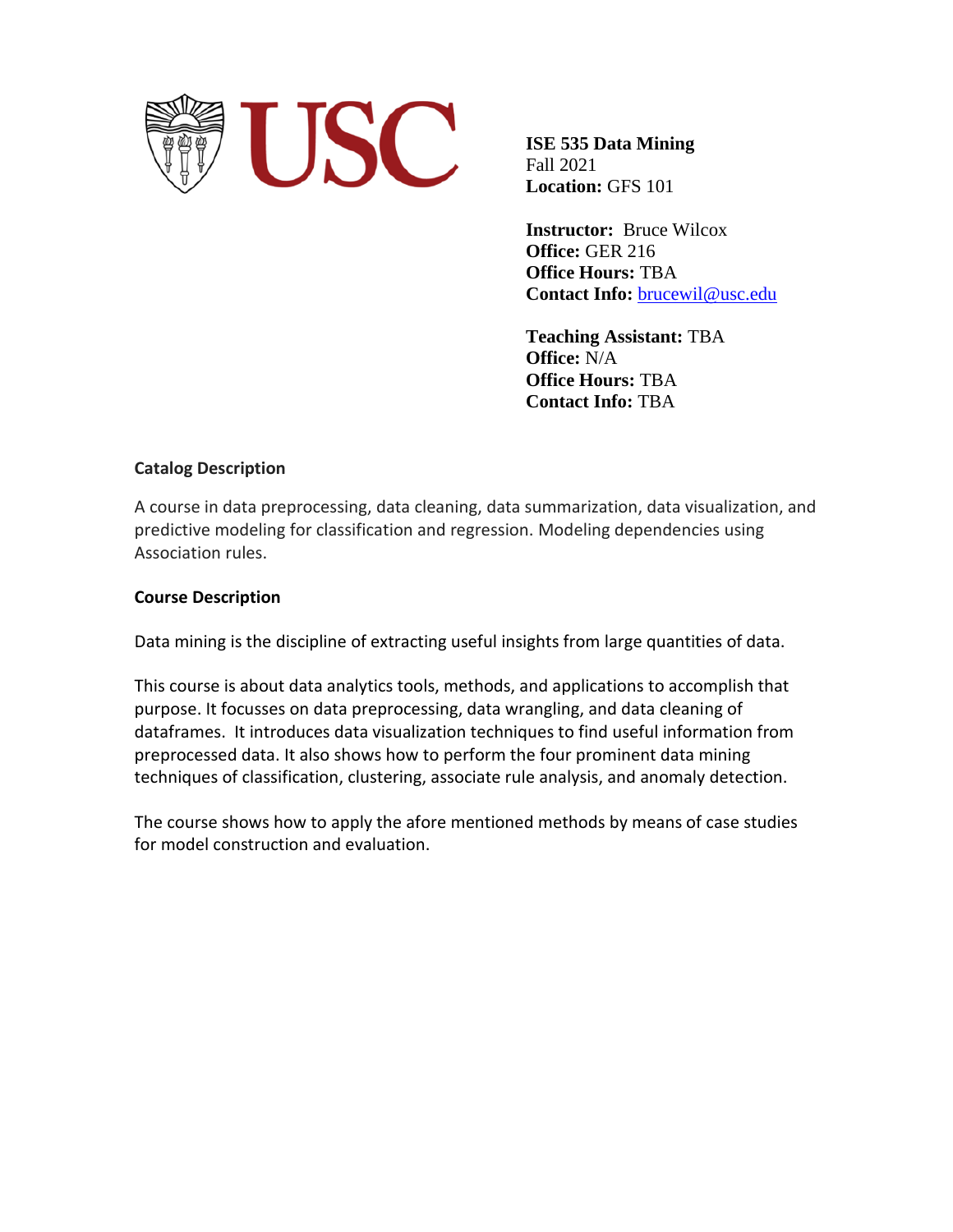### **Learning Objectives and Outcomes**

- Develop an advanced level of proficiency with the preprocessing, visualization, and statistical analysis of data as well as four of the primary data mining algorithmic techniques: classification, clustering, association analysis, and anomaly detection.
- Develop skills in using the R programming environment and some of its packages that are popularly used in industry by data scientists.
- Review and re-enforce basic statistical concepts that are important in the field of data science.
- Explore the data mining disciplines using business-oriented case studies with "mini-projects"
- *Note: this class deals with data mining techniques associated with traditional, structured ("rectangular") data. It does not address free text mining or image/video mining as those are specialties with their own classes.*

**Prerequisite(s):** An undergraduate course on statistics.

**Recommended Preparation**: [ISE 225](http://classes.usc.edu/term-20151/course/ise-225/) (Engineering Statistics I) or equivalent, working knowledge of a programming language.

## **Course Notes**

The course material is available on Blackboard.

## **Technological Proficiency and Hardware/Software Required**

Required software: A programming language is required.

## **Textbooks**

The theoretical material in the course is drawn from the following texts:

- Scmueli, et. al., *Data Mining for Business Analytics: Concepts, Techniques, and Applications in R* (DMBA)
- James, et. al., *An Introduction to Statistical Learning with Applications in R*, Springer, 2017 (ISLR)
- Bruce, et. al., Practical Statistics for Data Scientists, O'Reilly, 2020 (PSDS)

In addition, the following texts will be used as references for R programming:

- Wickham, *R for Data Science*, O'Reilly, 2017 (RDS)
- Xie, et. al., *R Markdown: The Definitive Guide*, CRC Press, 2018 (RMD)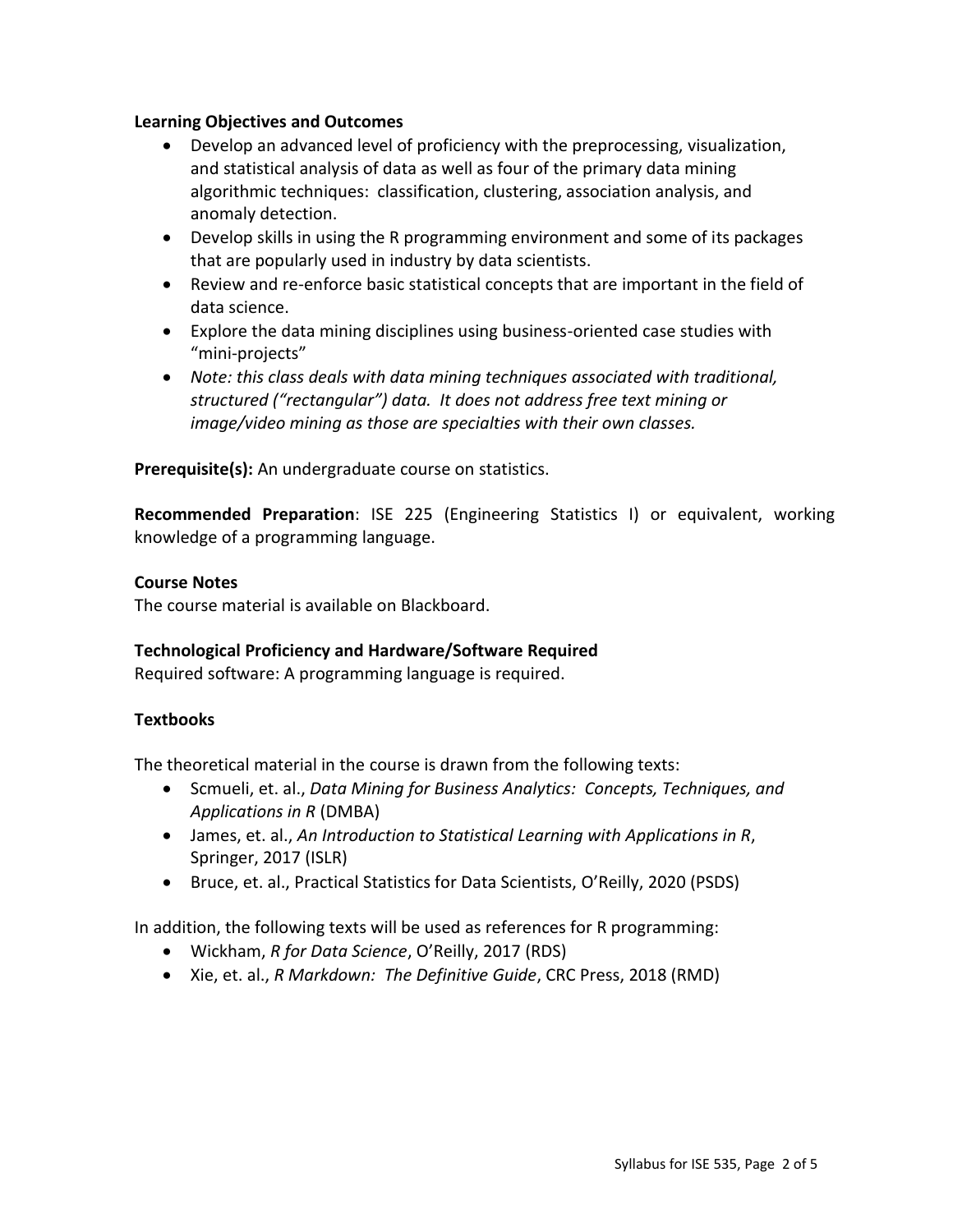## **Description and Assessment of Assignments**

- **Eight homework assignments (one per module)** 50% of final grade
- **Mid-term exam**  $-10\%$  of final grade (covering Modules  $1 4$ )
- **Final course project** 20% of final grade
- **Final exam**  20% of final grade

**Grading Scale** (Course final grades will be determined using the following scale)

|          | A 95-100 | B- 80-82      | $D+ 67-69$ |                |
|----------|----------|---------------|------------|----------------|
| A- 90-94 |          | $C_{+}$ 77-79 | D 63-66    |                |
| B+ 87-89 |          | C 73-76       | D- 60-62   |                |
| B 83-86  |          | $C-70-72$     |            | F 59 and below |

**Class Participation:** Up to 2 additional points on the overall course grade may be awarded for students based on active class participation.

## **Assignment Submission Policy**

Assignments will all be prepared and submitted using R Markdown unless otherwise directed. They should be submitted via backboard by the due date. Email submissions and late submissions are not allowed.

## **Timeline and Rules for submission**

Assignments are to be returned the week after submission. Solutions will be released soon after the homework submission date.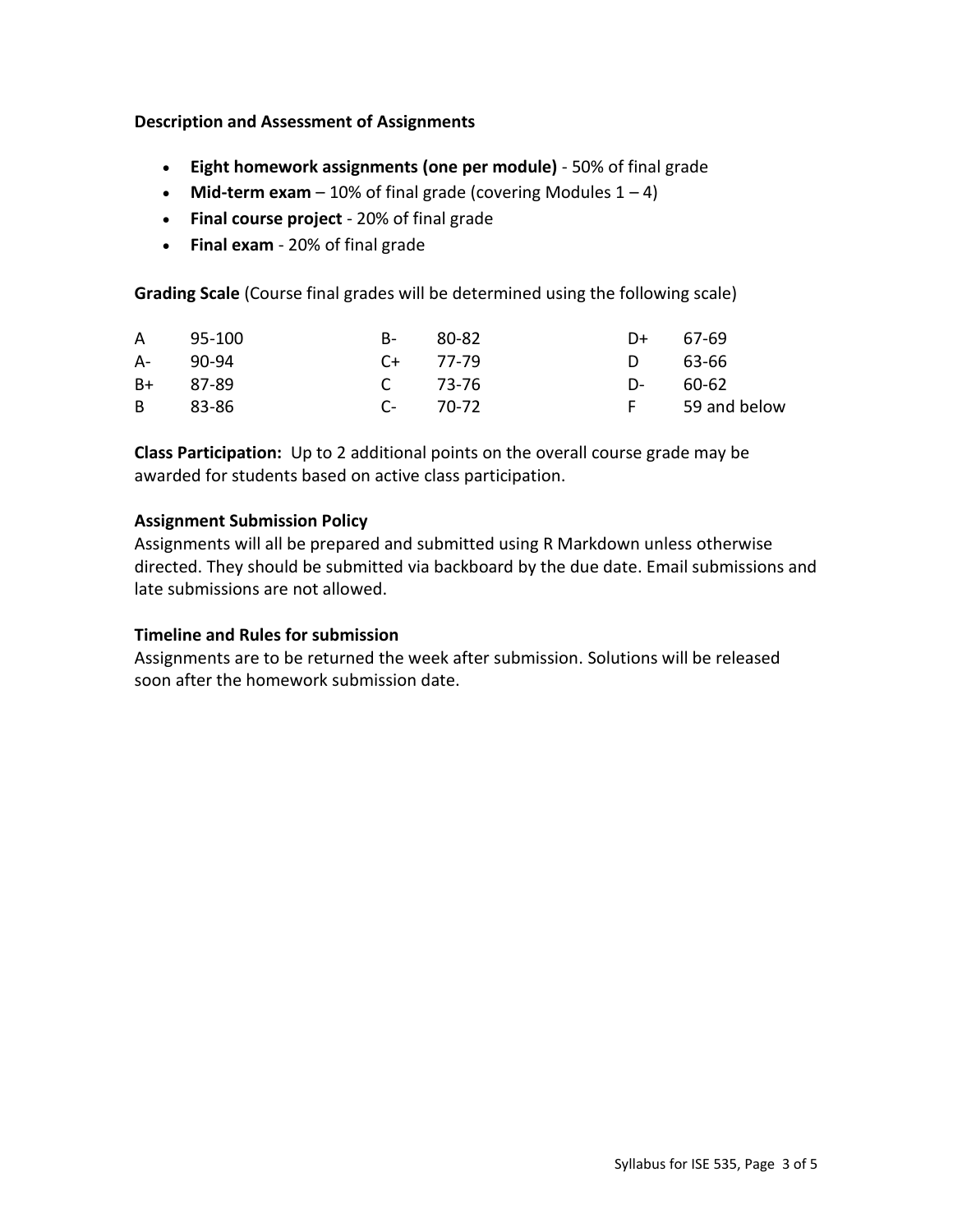# **Course Schedule: A Weekly Breakdown**

| Week           | <b>Date</b> | <b>Topics/Daily Activities</b>                                                                                                                | <b>Assignments</b>                               | <b>References</b>                                            |
|----------------|-------------|-----------------------------------------------------------------------------------------------------------------------------------------------|--------------------------------------------------|--------------------------------------------------------------|
| $\mathbf{1}$   | 8/27        | Module 1: Introduction<br>Introduction to R, RStudio, and R Markdown.                                                                         | Module 1 HW Assigned                             | Class notes<br><b>RMD</b><br>DMBA Ch. 1&2                    |
| $\overline{2}$ | 9/3         | <b>Module 2: Data Preparation</b><br>Data integration, cleaning, reduction,<br>enhancement<br>Tools: Tidy Data, Tidyverse, DPLYR, Tibble      | Module 1 HW Due<br>Module 2 HW Assigned          | RDS, Section 3<br>("Wrangle")                                |
| 3              | 9/10        | Module 3: Exploratory Data Analysis (EDA)<br>Univariate/bivariate analysis, data quality<br>assessment<br>Tools: ggplot                       | Module 2 HW Due<br>Module 3 HW Assigned          | PSDS, Ch 1<br>RDS, Section 2<br>("Explore")<br>DMBA, Ch 3    |
| 4              | 9/17        | <b>Module 4: Statistical Data Analysis</b><br>Data and sampling distributions, statistical<br>experiments, significance testing               | Module 3 HW Due                                  | ISLR, Ch 2<br>PSDS, Ch 2 & 3                                 |
| 5              | 9/24        |                                                                                                                                               | Module 4 HW Assigned                             |                                                              |
| 6              | 10/1        | Mid-Term Exam (90 minutes)<br><b>Module 5: Classification</b><br>Logistic regression, linear discriminant analysis,<br>and tree-based methods | Module 4 HW Due<br><b>Final Project Assigned</b> | <b>ISLR, Ch 4 &amp; 8</b><br>PSDS, Ch 5 & 6<br>DMBA, Ch 7-10 |
| $\overline{7}$ | 10/8        |                                                                                                                                               | Module 5 HW Assigned                             |                                                              |
| 8              | 10/22       | Module 6: Unsupervised Learning (Clustering)<br>Principal components analysis, clustering (K-<br>means, hierarchical, and model-based)        | Module 5 HW Due                                  | ISLR, Ch 10,<br>PSDS, Ch 7<br>DMBA, Ch 15                    |
| 9              | 10/29       |                                                                                                                                               | Module 6 HW Assigned                             |                                                              |
| 10             | 11/5        | <b>Project Plan Discussion and Case Studies</b>                                                                                               | Project plan due<br>Module 6 HW Due              |                                                              |
| 11             | 11/12       | <b>Module 7: Association Rule Analysis</b>                                                                                                    | Module 7 HW Assigned                             | DMBA, Ch 14                                                  |
| 12             | 11/19       | <b>Module 8: Anomaly Detection</b>                                                                                                            | Module 7 HW Due                                  | <b>TBA</b>                                                   |
| 13             | 12/3        | <b>Final Exam Review</b>                                                                                                                      | Final project Due                                |                                                              |
| Final          | 12/13       | Final Exam (2:00PM - 4:00PM)                                                                                                                  |                                                  |                                                              |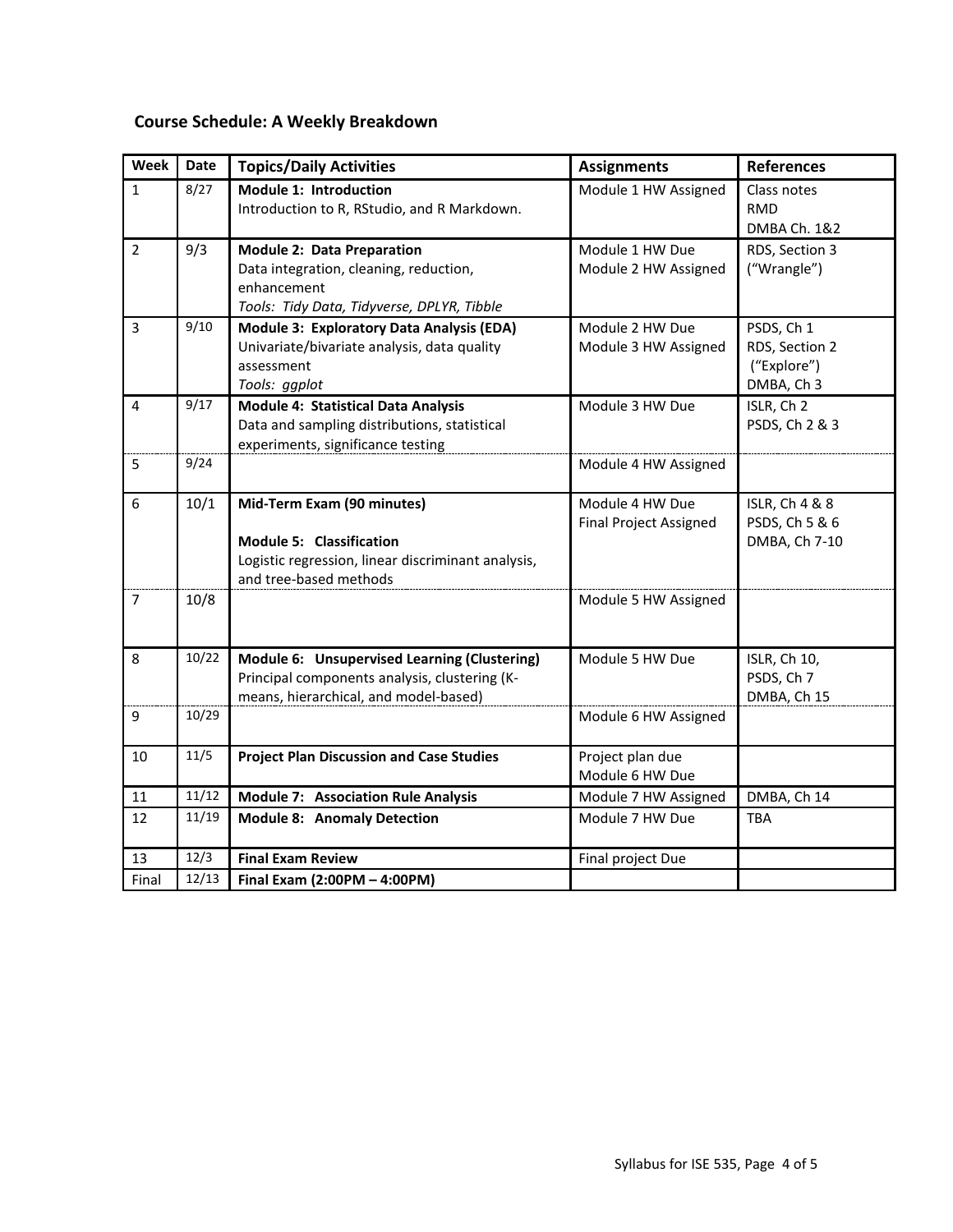### **Statement on Academic Conduct and Support Systems**

#### **Academic Conduct:**

Plagiarism – presenting someone else's ideas as your own, either verbatim or recast in your own words – is a serious academic offense with serious consequences. Please familiarize yourself with the discussion of plagiarism in SCampus in Part B, Section 11, "Behavior Violating University Standards" [policy.usc.edu/scampus-part-b.](https://policy.usc.edu/scampus-part-b/) Other forms of academic dishonesty are equally unacceptable. See additional information in SCampus and university policies on scientific misconduct[, policy.usc.edu/scientific](http://policy.usc.edu/scientific-misconduct)[misconduct.](http://policy.usc.edu/scientific-misconduct)

Discrimination, sexual assault, and harassment are not tolerated by the university. You are encouraged to report any incidents to the Office of Equity and Diversit[y http://equity.usc.edu](http://equity.usc.edu/) or to the Department of Public Safety [http://capsnet.usc.edu/department/department-public-safety/online](http://capsnet.usc.edu/department/department-public-safety/online-forms/contact-us)[forms/contact-us.](http://capsnet.usc.edu/department/department-public-safety/online-forms/contact-us) This is important for the safety of the whole USC community. Another member of the university community – such as a friend, classmate, advisor, or faculty member – can help initiate the report, or can initiate the report on behalf of another person. The Center for Women and Men <http://www.usc.edu/student-affairs/cwm/> provides 24/7 confidential support, and the sexual assault resource center webpage [http://sarc.usc.edu](http://sarc.usc.edu/) describes reporting options and other resources.

#### **Support Systems:**

#### *Student Health Counseling Services - (213) 740-7711 – 24/7 on call* [engemannshc.usc.edu/counseling](https://engemannshc.usc.edu/counseling/)

Free and confidential mental health treatment for students, including short-term psychotherapy, group counseling, stress fitness workshops, and crisis intervention.

#### *National Suicide Prevention Lifeline - 1 (800) 273-8255 – 24/7 on call* [suicidepreventionlifeline.org](http://www.suicidepreventionlifeline.org/)

Free and confidential emotional support to people in suicidal crisis or emotional distress 24 hours a day, 7 [da](http://www.suicidepreventionlifeline.org/)ys a week.

#### *Relationship and Sexual Violence Prevention Services (RSVP) - (213) 740-4900 – 24/7 on call* [engemannshc.usc.edu/rsvp](https://engemannshc.usc.edu/rsvp/)

Free and confidential therapy services, workshops, and training for situations related to gender-based harm[.](https://engemannshc.usc.edu/rsvp/)

#### *Office of Equity and Diversity (OED) | Title IX - (213) 740-5086* [equity.usc.edu,](https://equity.usc.edu/) [titleix.usc.edu](http://titleix.usc.edu/)

Information about how to get help or help a survivor of harassment or discrimination, rights of protected classes, reporting options, and additional resources for students, faculty, staff, visitors, and applicants. The university prohibits discrimination or harassment based on the following protected characteristics: race, color, national origin, ancestry, religion, sex, gender, gender identity, gender expression, sexual orientation, age, physical disability, medical condition, mental disability, marital status, pregnancy, veteran status, genetic information, and any other characteristic which may be specified in applicable laws and governmental regulation[s.](http://sarc.usc.edu/)

*Bias Assessment Response and Support - (213) 740-2421* [studentaffairs.usc.edu/bias-assessment-response-support](https://studentaffairs.usc.edu/bias-assessment-response-support/)

Avenue to report incidents of bias, hate crimes, and microaggressions for appropriate investigation and response[.](https://studentaffairs.usc.edu/bias-assessment-response-support/)